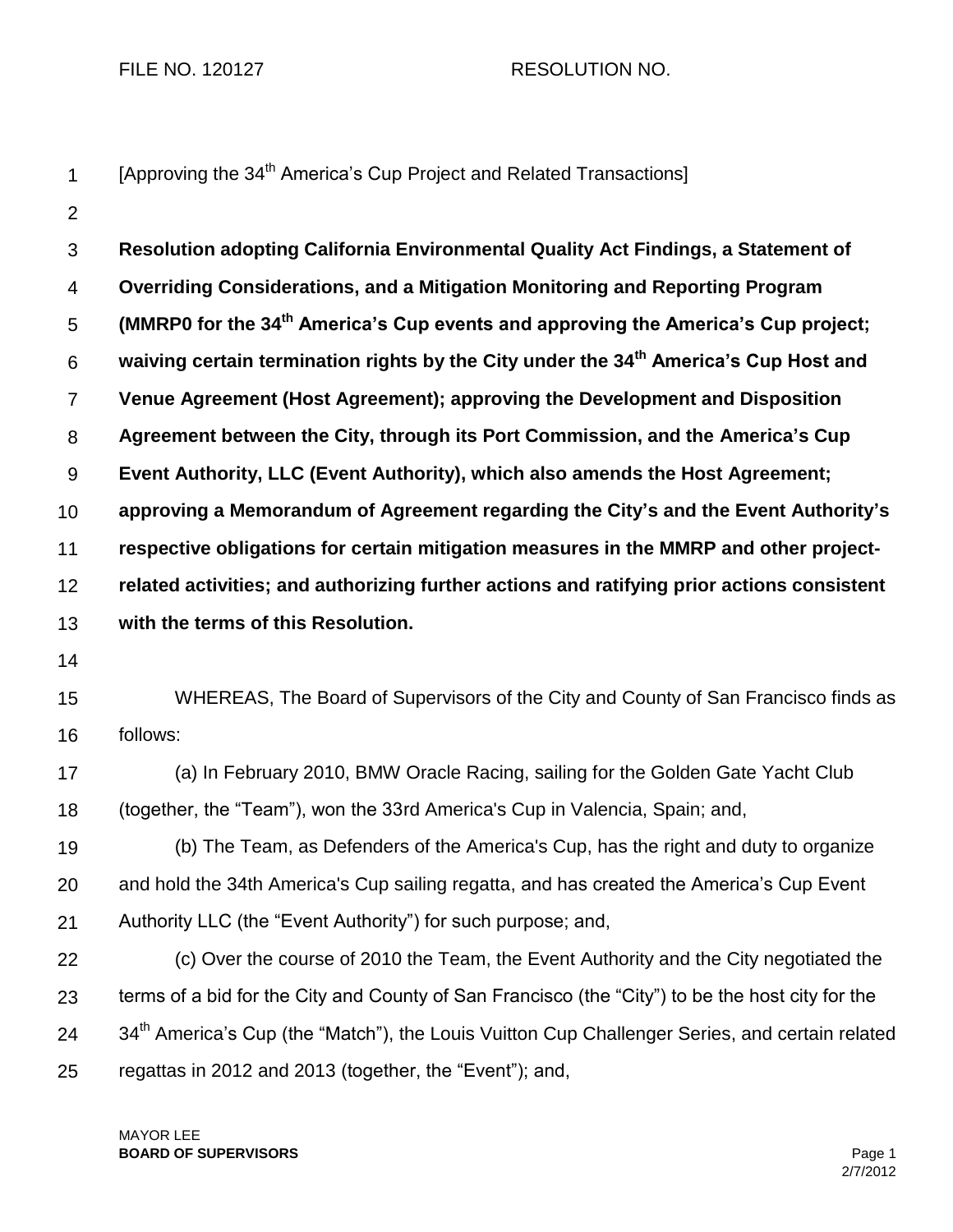1  $\mathcal{P}$ 3 4 5 6 (d) In furtherance of those negotiations, supporters of bringing the Event to San Francisco established the America's Cup Organizing Committee (the "ACOC"), a nonprofit public benefit corporation which includes civic and corporate leaders from throughout the Bay Area, California and the nation, as well as a bipartisan honorary committee including elected and appointed representatives from our local, state and federal governments; and,

7 8 9 10 (e) On December 14, 2010, by its Resolution No. 585-10, the Board of Supervisors approved the terms of a 34th America's Cup Host and Venue Agreement (subject to further addition, amendment or modification under certain conditions) and other aspects of the City's bid to host the Event (the "Host Agreement"); and,

- 11
- 12

13

14

15

16

(i) The Event Authority, the City and the ACOC as signatories to the agreement; (ii) A number of commitments by ACOC in support of the host city bid, including but not limited to a fundraising program of \$32 million over three years, the proceeds of which are to be provided to the City to defray a portion of the City costs of hosting the Event;

(f) As approved under Resolution No. 585-10, the Host Agreement contemplated:

17 18 19 (iii) sole source negotiations between the City (acting through the Port Commission (the "Port") and other relevant City agencies) and the Event Authority for venue leases and other agreements to use City property needed for the Event;

20 21 22 23 (iv) an investment before the  $34<sup>th</sup>$  America's Cup Match of at least \$55 million by the Event Authority in substructure and infrastructure improvements to Port facilities for the Event, subject to City approval of the improvements and verification of the Event Authority's costs;

24 25 (v) undertaking and completing environmental review of the proposed project under the California Environmental Quality Act ("CEQA") before the City's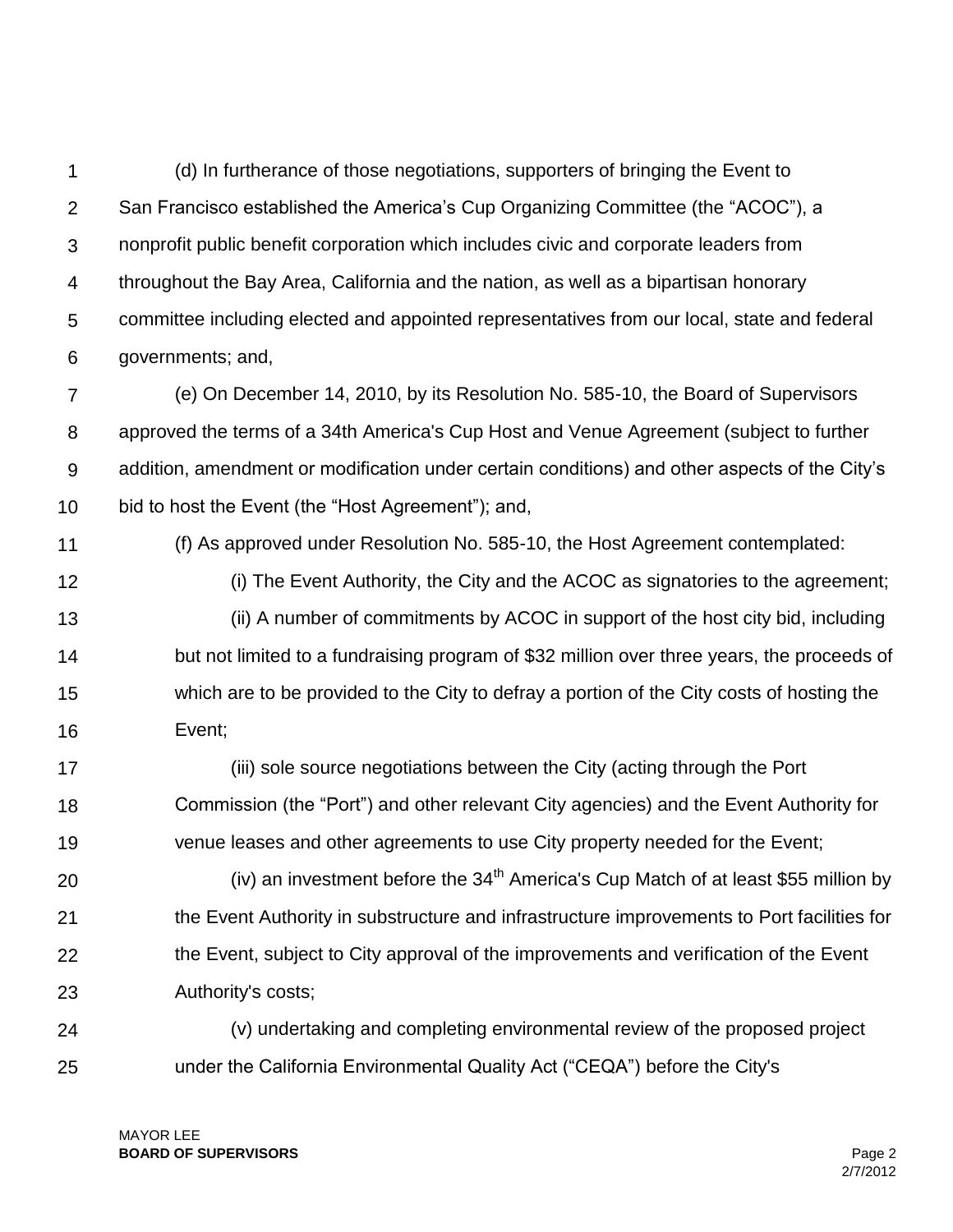1 consideration of any approvals for the Project;

 $\mathcal{P}$ 3 4 (vi) in exchange for a \$55 million pre-Match investment, an agreement by the City to grant the long-term development rights to Piers 30-32 and Seawall Lot 330 on a sole source basis to the Event Authority; and,

5 6 7 8 9 10 11 12 (vii) in exchange for substructure and infrastructure improvements above \$55 million, an agreement to reimburse the Event Authority through long-term development rights to Port venues on a sole source basis, together with proceeds of property tax increment from infrastructure financing districts associated with the future development of Piers 30-32 and Seawall Lot 330, all subject to the terms and conditions of the Host Agreement, including future development project-specific environmental review under CEQA and future approvals by the Port Commission and Board of Supervisors, among other agencies; and,

13 14 (g) In addition to approving the terms of a Host Agreement, in adopting Resolution 585- 10 the Board of Supervisors made the following findings:

15 16 17 18 19 20 21 22 (i) In response to identified negative financial impacts to the Port that could result from hosting the Event, Resolution No. 585-10 referenced a range of potential solutions, including using Charter Section B7.320 to offset race-related, net short-term rent reductions to the Port, financing certain City costs to prepare venues for the Event with City certificates of participation, and City financing for waterfront improvements to offset reductions in the Port's revenue bond capacity, subject to the review and approval of the City's Capital Planning Committee, the Mayor and the San Francisco Board of Supervisors, as applicable;

23 24 25 (ii) In Resolution No. 585-10 the Board of Supervisors found that hosting the 34th America's Cup in San Francisco would generate significant public benefits for the City including: (1) the repair, improvement and productive reuse of certain City piers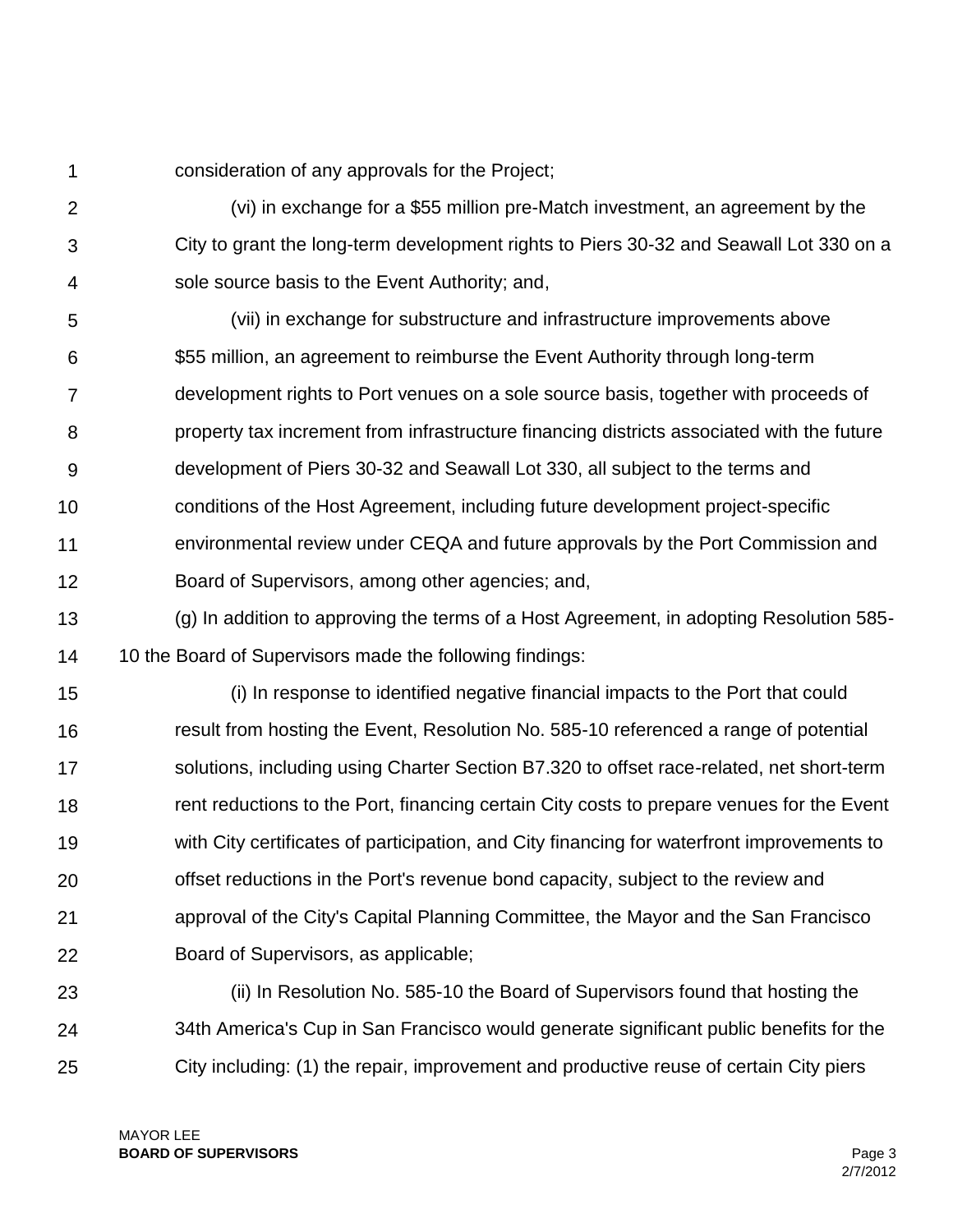1  $\mathcal{P}$ 3 4 along the City's waterfront that are currently in a state of disrepair; (2) the generation of significant new jobs and economic development in a very short period of time; and (3) new opportunities for people to access, view and enjoy the San Francisco Bay as part of an extraordinary showcase for the Bay to the world; and,

5 6 7 (iii) In Resolution No. 585-10 the Board of Supervisors found that the plan to undertake and implement the Event is fiscally feasible and responsible under San Francisco Administrative Code Chapter 29; and,

8 9 10 (h) On December 31, 2010 the Team selected San Francisco as the host city for the Event, subject to execution of the Host Agreement by the City, the Event Authority and ACOC, reflecting the terms negotiated by the parties within the authorization provided by

11 Resolution No. 585-10; and,

12 13 (i) The executed Host Agreement is on file with the Clerk of the Board in File No. 101259; and,

14 15 16 17 18 19 (j) As contemplated by the Host Agreement, the Event Authority and the City, acting through the Planning Department, the Port of San Francisco and the Office of Economic and Workforce Development, and with the cooperation of numerous other City agencies, have together undertaken a planning and environmental review process for the Event and provided for appropriate public hearings before the Planning Commission, the Port Commission and other City commissions with an Event implementation role; and,

20 21 22 23 24 25 (k) In conjunction with the planning and environmental review process Port and City staff have negotiated more detailed terms for delivery of Port venues to the Authority for the Event, approval and acceptance of Event Authority improvements to City property, procedures for implementing the long-term real estate transactions contemplated under the Host Agreement, and indemnification obligations, as set forth in a Development and Disposition Agreement between the City, through its Port, and the Event Authority (the "DDA"), with which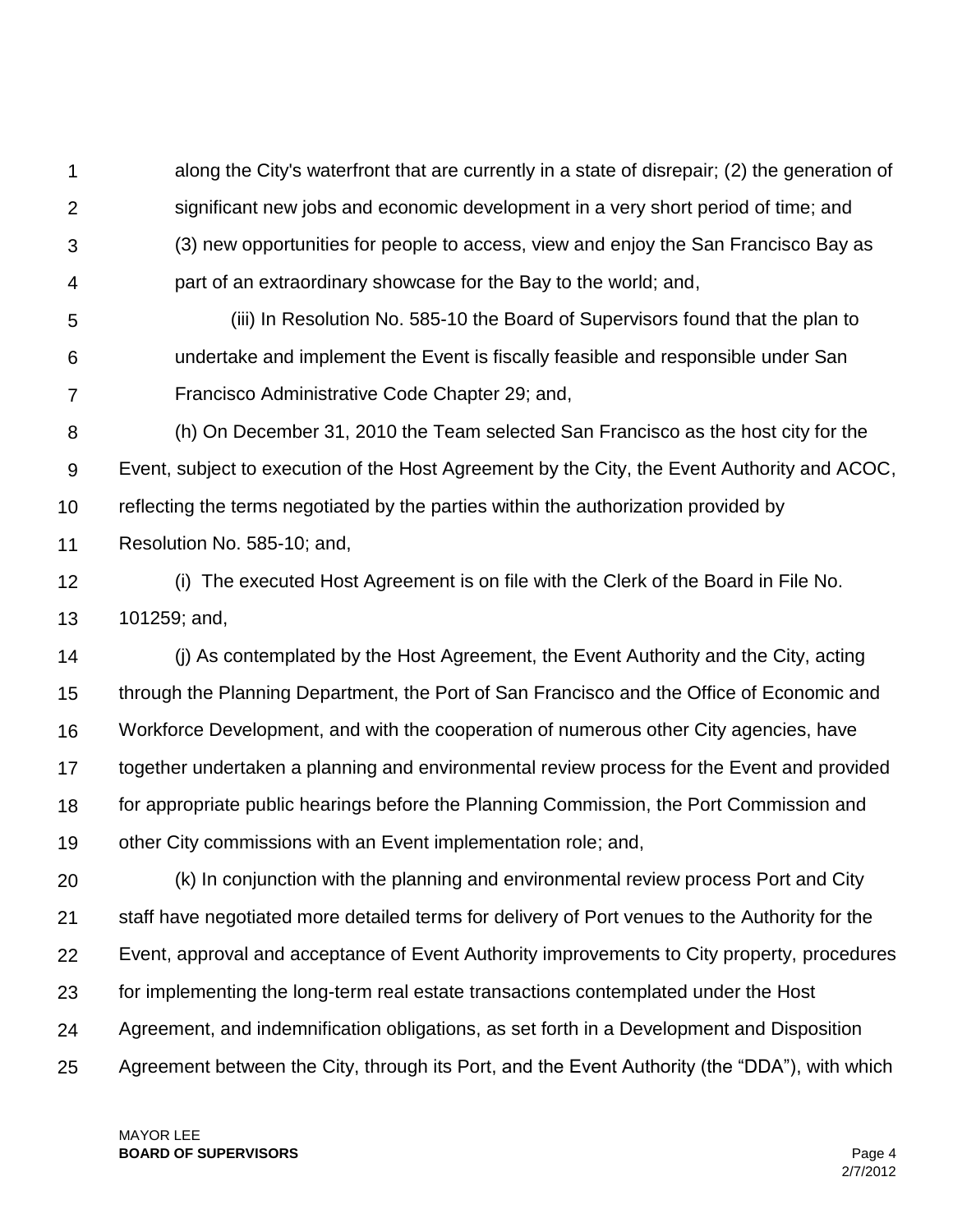1  $\mathcal{P}$ 3 the Event Authority and the City intend to replace and supersede Sections 5, 6, and 7 (relating to Venues, Event Authority improvements to City property, and long-term development rights) and Section 15 (relating to indemnification obligations) of the Host Agreement; and,

4 5 6 7 8 (k) On July 11, 2011, the Planning Department published a Draft Environmental Impact Report (the "Draft EIR") for the contemplated Event activities, including a conceptual analysis of potential long-term development on Port lands contemplated under the Host Agreement (the "Project"), for public review and accepted public comments for a 45-day comment period; and,

9 10 (l) On August 11, 2011, the Planning Commission held a public hearing on the Draft EIR; and,

11 12 13 14 (m) On December 1, 2011, the Planning Department issued a document that set forth public comments to the Draft EIR and official responses (the "Comments and Responses document") which, together with the Draft EIR comprises the Final Environmental Impact Report ("Final EIR"); and,

15 16 17 18 19 20 21 (n) The Comments and Responses document included analysis of a "Project Variant" for the America's Cup project, based on project changes and improvements developed in response to public comments and further event planning which reduced environmental impacts as well as new, additional mitigation measures which reduced or avoided environmental impacts that were described in the Draft EIR, as well as analysis of a "Reduced Intensity AC34 and Long Term Development Sub-Alternative" that provided more specific information about long-term development; and,

22 23 24 (o) On December 15, 2011, the Planning Commission held a public hearing and, by Motion No. 18514 adopted by a unanimous vote of those Commissioners present, certified the Final EIR as accurate, adequate, and complete; and,

25

(p) A copy of Planning Commission Motion 18514 is on file with the Clerk of the Board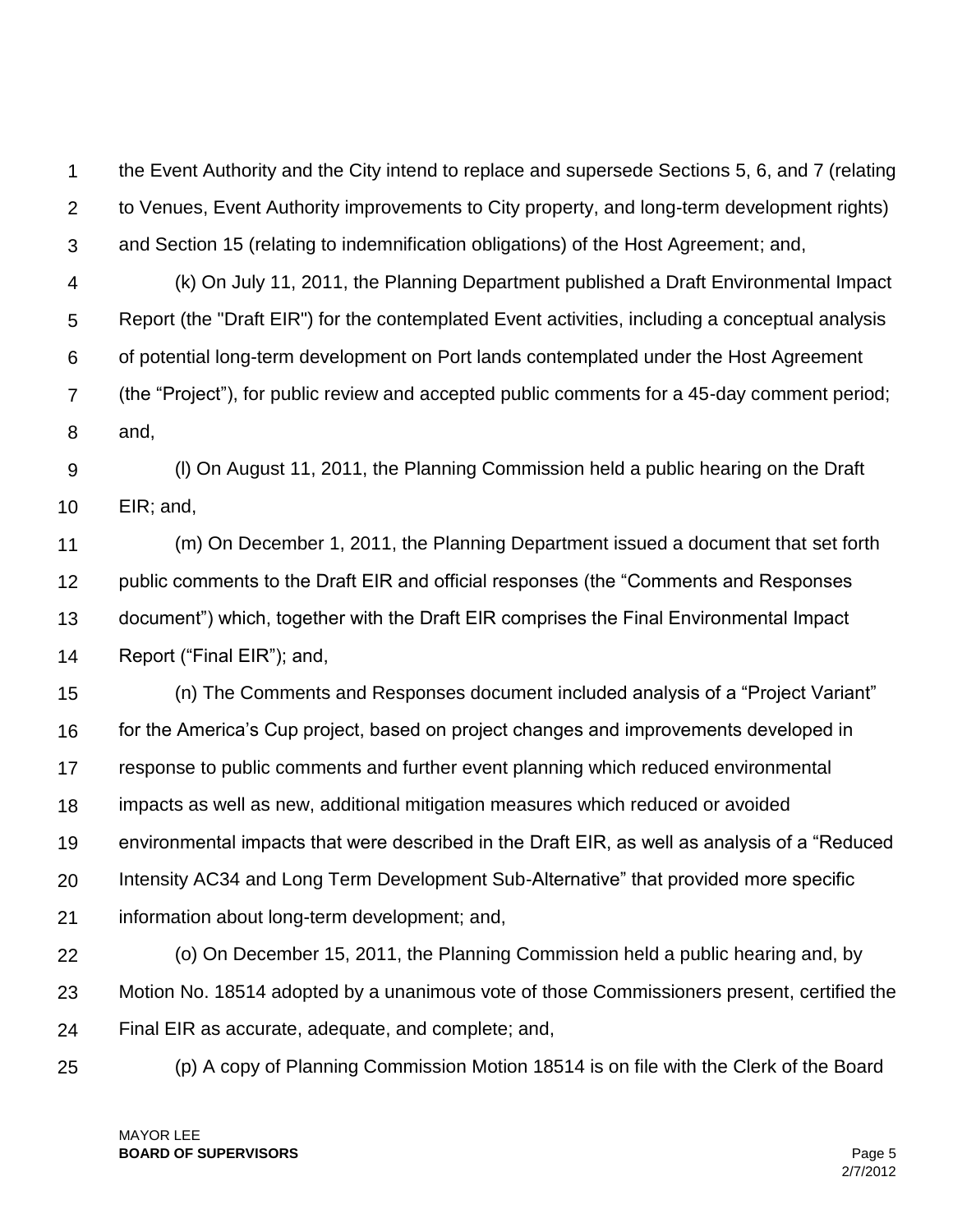1  $\mathcal{P}$ of Supervisors in File No. 120127 and is incorporated herein by reference as though fully set forth; and,

3 4 5 6 7 8 (q) On December 16, 2011, the Port Commission by unanimous vote approved its Resolution Nos. 11-79 and 11-80 (the "Port Resolutions"), which adopted CEQA findings including a Statement of Overriding Considerations and a Mitigation Monitoring and Reporting Program (the "MMRP")—(the "CEQA Findings") and approved certain aspects of the AC34 event plans, including the DDA, subject to Board of Supervisors approval of the DDA as an amendment to the Host Agreement; and,

9 10 11 12 13 14 (r) As set forth in detail in the CEQA Findings, the proposed AC34 events, as well as the Event Authority's long-term development rights, were analyzed in the Final EIR "Reduced Intensity AC34 and Long Term Development Sub-Alternative" described in Chapter 11 of the Final EIR. The Project includes elements of the Project Variant, the Sub-Alternative and Alternative 4, as discussed in the Final EIR and as set forth in the CEQA Findings, and was identified as one of the environmentally superior alternatives in the Final EIR; and,

15 16 17 (s) Copies of the Port Resolutions, including the CEQA Findings and the MMRP, as well as the conditionally-approved DDA, are on file with the Clerk of the Board in File No 120127 and are incorporated herein by reference as though fully set forth; and,

18 19 20 21 (t) Two appeals were filed timely challenging the Planning Commission's certification action. At its hearing on January 24, 2012, the Board of Supervisors denied the appeals by its Motion M12-011, which is on file with the Clerk of the Board in File No 120127 and incorporated herein by reference as though fully set forth.

22 23 24 25 (u) By its terms the DDA replaces Articles 5, 6, 7, and 15 of the Host Agreement in their entirety and adds Section 2.4, giving the Event Authority the right to terminate the Host Agreement if it terminates the DDA, and Section 2.5, incorporating into the Host Agreement a Memorandum of Agreement regarding the City's and the Event Authority's respective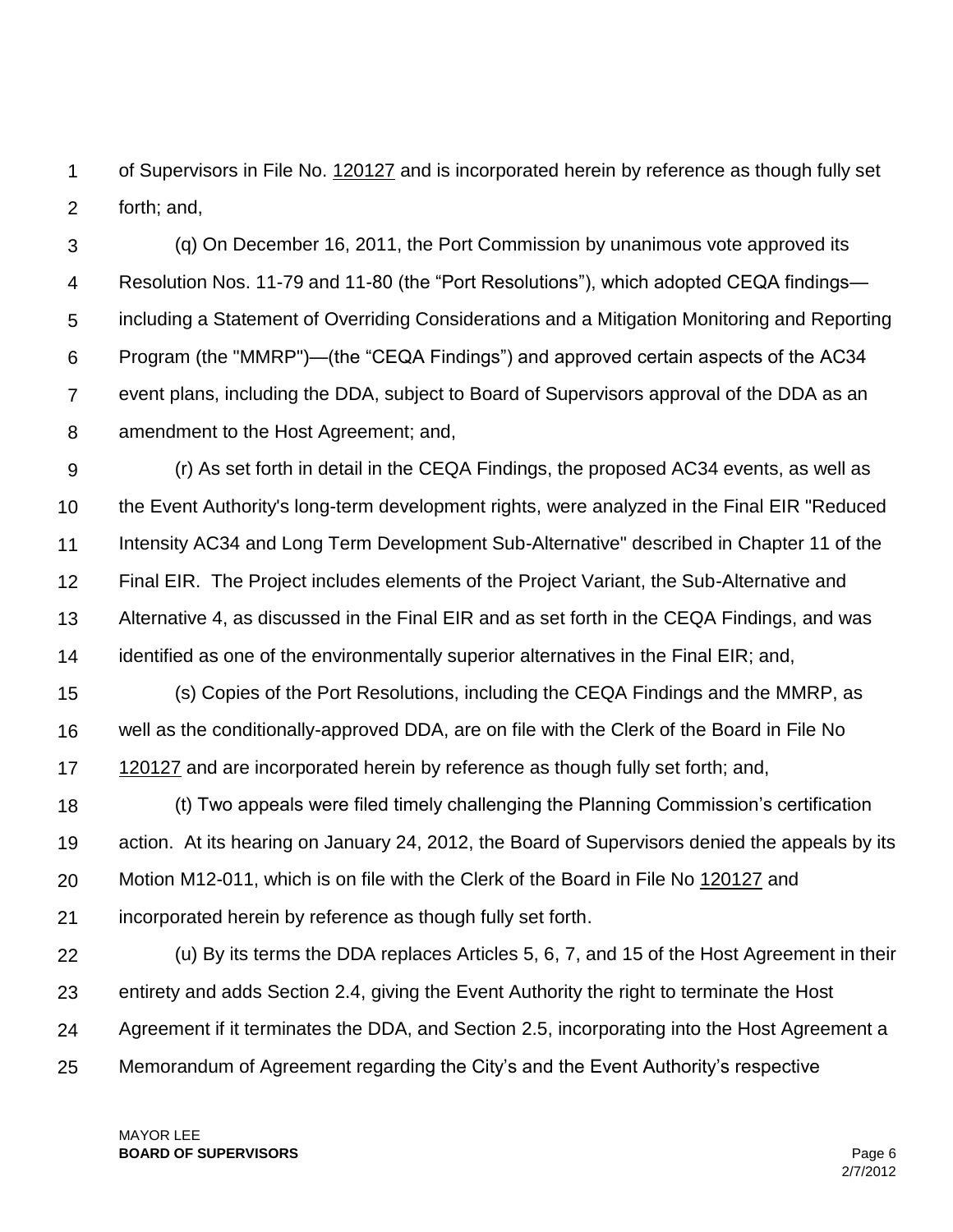1 obligations for "Project Sponsor" mitigation measures in the MMRP; and,

 $\mathcal{P}$ 3 4 5 6 7 (v) The DDA generally reflects the Host Agreement's financial structure, whereby the Event Authority in return for its investments in improvements required for the Event would be repaid through development rights, rent credits at Port sites, and payments from the proceeds of property tax increment from infrastructure financing districts derived from Piers 26, 28, 30-32 and Seawall Lot 330, in total amounts sufficient to compensate the Event Authority for its investment; and,

8 9 10 11 12 13 14 15 (w) Under Section 9.4 of the Host Agreement, the ACOC agreed to endeavor to raise up to \$32 million over a three year period from private sources to reimburse the City for a portion of the City's costs in meeting its obligations under the Host Agreement, such as the costs of environmental review and the provision of adequate operational resources as set forth in the Implementation Plans (as such term is defined below). Section 9.4 established fundraising targets for the ACOC of \$12 million in year one ending seven working days after completion of environmental review under CEQA, and \$10 million each in years two and three; and,

16 17 18 19 20 21 22 23 24 25 (x) The Controller's Office has issued a Memorandum to the President of the Board of Supervisors dated February 6, 2012, which is on file with the Clerk of the Board in File No 120127 and is incorporated herein by reference as though fully set forth, reporting on the Controller's independent evaluation of ACOC's progress towards its year one fundraising goal of \$12 million, in which the Controller concludes that the ACOC has obtained written pledges, letters, and agreements totaling \$12 million payable to the ACOC over the coming three years, and that ACOC will be in financial position to make a payment to the City of approximately \$8 million net of ACOC expenses, absent additional fundraising; and, (y) Under Section 9.3 of the Host Agreement, the ACOC agreed to provide to the Event Authority an irrevocable letter of credit, or other financial guarantee issued by a surety, in form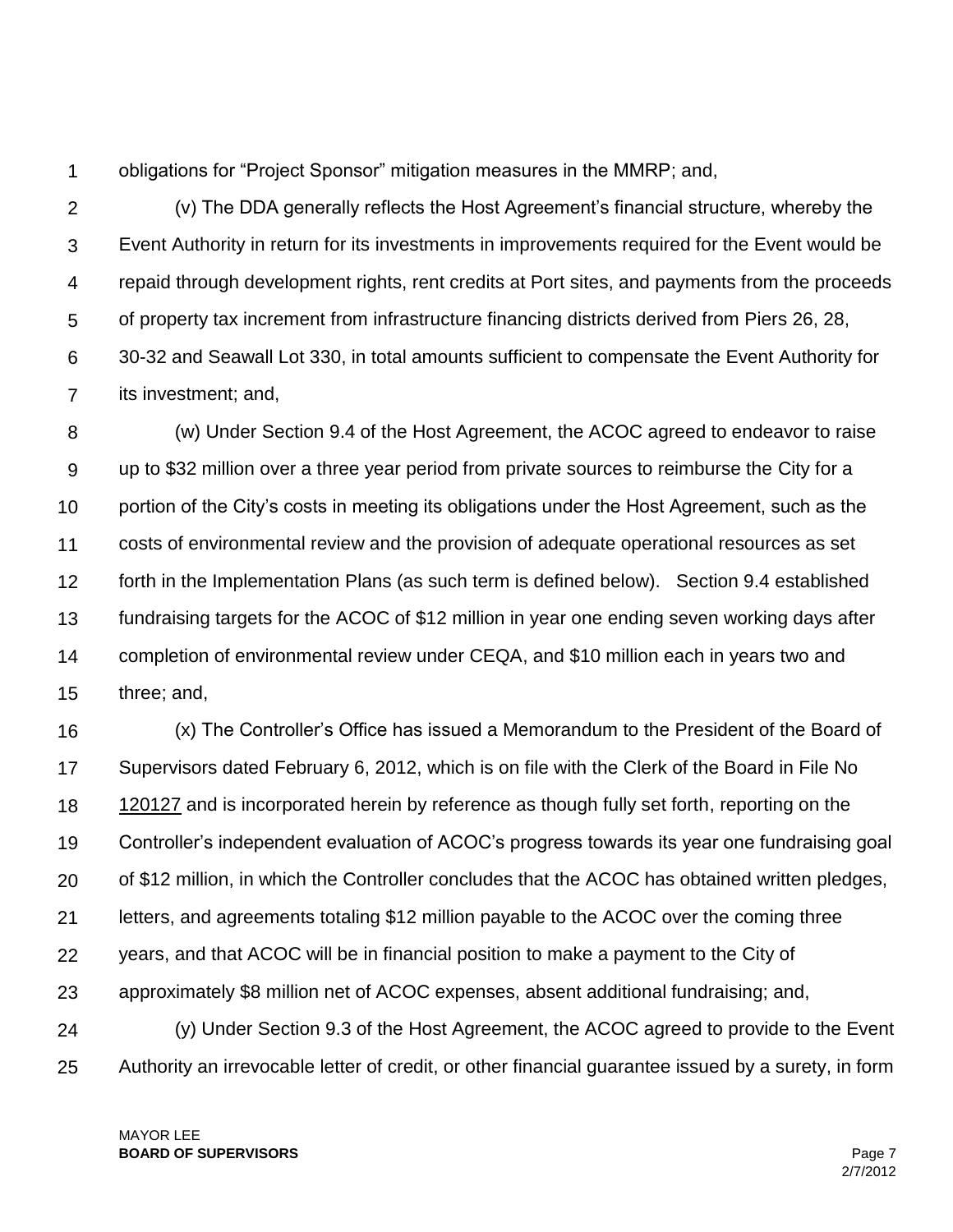1  $\mathcal{P}$ 3 4 5 and by an issuer acceptable to the Authority in the amount of \$32 million to provide compensation to the Authority if either the City or the ACOC fails to perform its obligations under the Host Agreement. The ACOC and the Event Authority are in discussions on the form this security will take to satisfy this obligation; such form may include an insurance product and/or an escrow account; and,

6 7 8 9 10 11 12 13 (z) Article 2 of the Host Agreement includes a number of termination rights for the parties, including but not limited to the City's right to determine not to proceed with the Event based on the information generated by the environmental review process, the City's right to terminate if the ACOC fails to meet its year one fundraising target of \$12 million by the date that is seven working days after the completion of the CEQA process, and the Event Authority's right to terminate if the ACOC fails to provide security in the amount of \$32 million to the Authority to compensate the Authority for any failure by either the City or the ACOC to perform is obligations under the Host Agreement; and,

14 15 16 17 (aa) The DDA includes as a condition precedent that all termination rights under Article 2 of the Host Agreement, except under Section 2.4, expired or have been waived; and, (bb) The Host Agreement called for the submission of the following implementation plans on or before the seventh day after completion of the CEQA process: People Plan,

18 Security Plan, Waste Management Plan (now known as the Zero Waste Plan), Youth

19 Involvement Plan, Workforce Development Plan, Ambush Marketing Plan, Advertising Plan,

20 Water and Air Traffic Plan, and LEED Plan (now known as the Sustainability Plan), copies of

21 which are on file in File No. 120127 (together, the "Implementation Plans") and will be

22 attached to and made a part of the HVA; and,

23 24 25 (cc) Section 2.1(i) of the Host Agreement provides the City with the authority as lead agency under CEQA to "require modifications to the Event, including agreements pertaining to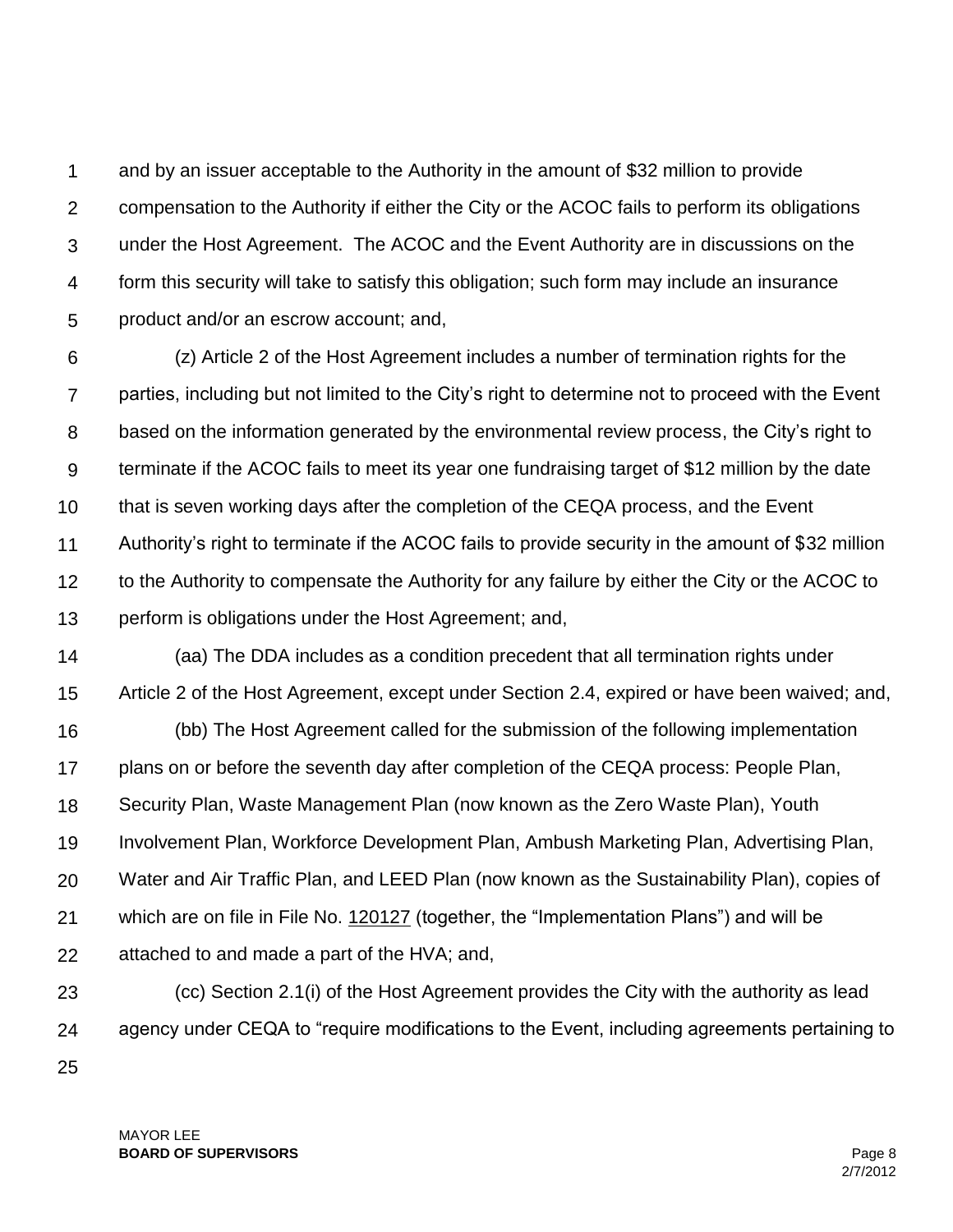1  $\mathcal{P}$ the Event, as are deemed necessary to mitigate significant environmental impacts if said impacts are identified through the environmental review process"; now, therefore, be it

3 4 5 6 7 8 9 10 RESOLVED, That this Board has reviewed the Final EIR and finds that the actions contemplated by this Resolution are within the scope of the Final EIR and were fully analyzed in the Final EIR, and that no changes have occurred in the Project or in the circumstances surrounding the Project, nor has any new information regarding the project or its circumstances come to light, that would require changes or additions to the Final EIR. Accordingly, this Board hereby adopts as its own the CEQA Findings, including the Statement of Overriding Considerations and the MMRP adopted by the Port Commission in its Resolution No. 11-79; and, be it

11 12 13 14 FURTHER RESOLVED, That the Board of Supervisors finds that the ACOC has made significant progress toward meeting its year one fundraising target of \$12 million through contributions and pledges and waives the City's right to terminate under Section 2.2(h) of the Host Agreement; and, be it

15 16 17 18 19 20 21 FURTHER RESOLVED, That the Board of Supervisors hereby approves the DDA as an amendment to the Host Agreement that supersedes Articles 5, 6, 7 and 15 in their entirety and adds Sections 2.4 and 2.5 as described above, conditioned on the agreement of the ACOC and the Event Authority as to the satisfaction of the security requirement under section 9.3 of the Host Agreement, and directs the Port Executive Director to revise the DDA to reflect the form and manner by which the ACOC's obligation has been satisfied should that occur before executing the DDA; and, be it

22 23 24 25 FURTHER RESOLVED, In so doing, the Board of Supervisors hereby reaffirms and approves the Host Agreement, as amended by (a) the DDA, including the allocation of responsibilities under the Memorandum of Agreement incorporated in the Host Agreement by Section 2.5, and (b) the responsibilities set forth in the MMRP under Section 2.1(i) of the Host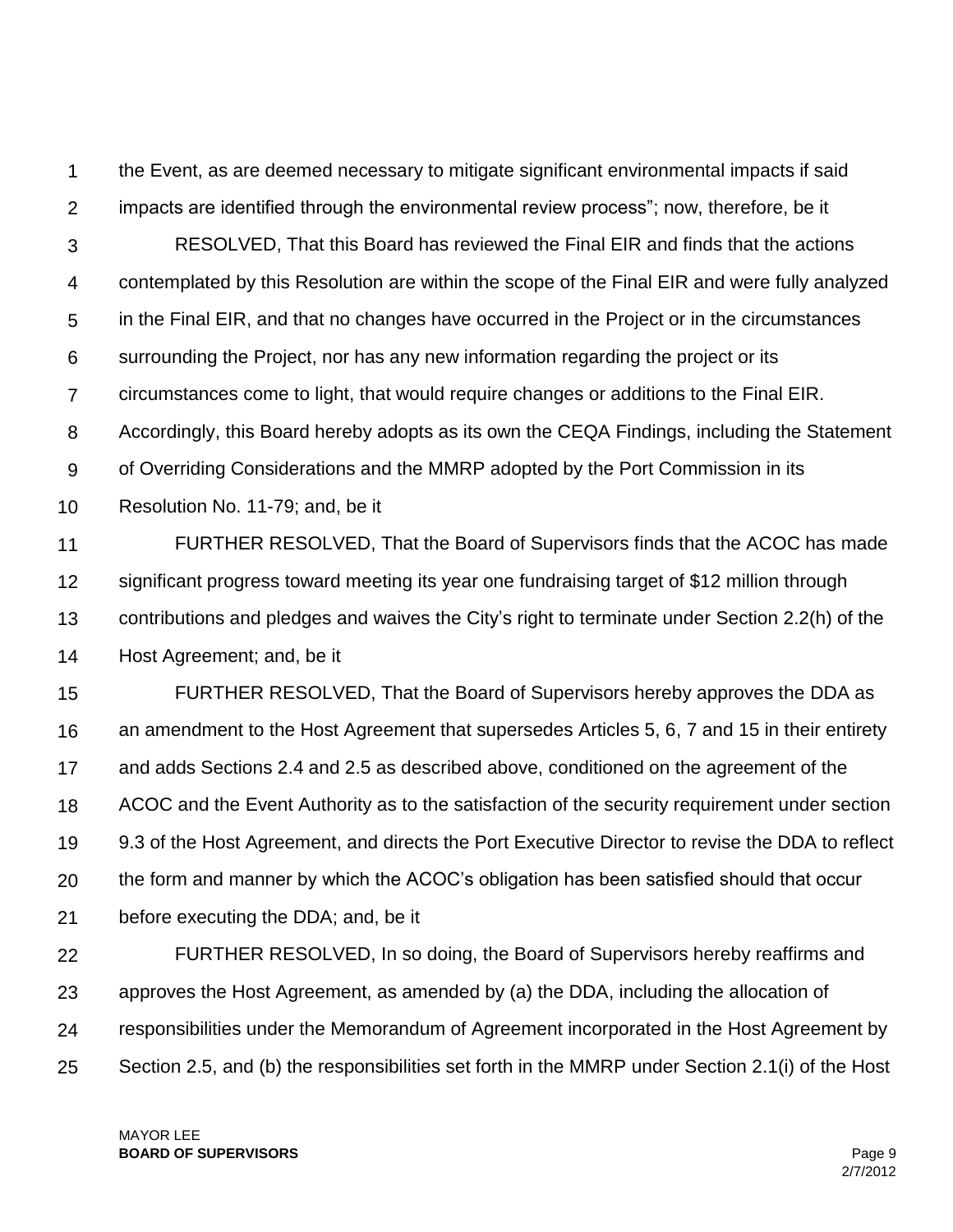1  $\mathcal{P}$ Agreement and the Implementation Plans (as so amended, the "Amended Host Agreement"); and, be it

3 4 5 FURTHER RESOLVED, That the Board of Supervisors hereby approves the Project as described under the Final EIR, the Amended Host Agreement and the Implementation Plans; and be it

6 7 8 9 FURTHER RESOLVED, That the Board of Supervisors authorizes and directs the Executive Director of the Port (the "Executive Director") to execute the DDA in such final form as is approved by the Executive Director in consultation with the City Attorney and is consistent with the approvals granted under this resolution; and be it

10 11 12 13 14 15 16 17 18 19 FURTHER RESOLVED, That the Board of Supervisors authorizes the Executive Director to enter into any additions, amendments or other modifications to the DDA (including, without limitation, preparation and attachment of, or changes to, any or all of the exhibits or related documents) that the Executive Director, in consultation with the City Attorney, determine are in the best interests of the City, and otherwise do not materially increase the obligations or liabilities of the Port or the City or materially decrease the public benefits accruing to the Port or the City, and are necessary or advisable to complete the transactions which the DDA contemplates and to effectuate the purpose and intent of this resolution, such determination to be conclusively evidenced by the execution and delivery by the Executive Director of the DDA and any amendments to such document; and be it

20 21 22 23 24 25 FURTHER RESOLVED, That the Board of Supervisors authorizes the Director of the City's Office of Economic and Workforce Development (the "OEWD Director") to enter into any additions, amendments or other modifications to the Implementation Plans that the OEWD Director, in consultation with the City Attorney, determine are in the best interests of the City, and otherwise do not materially increase the obligations or liabilities of the City or materially decrease the public benefits accruing to the City, and are necessary or advisable to